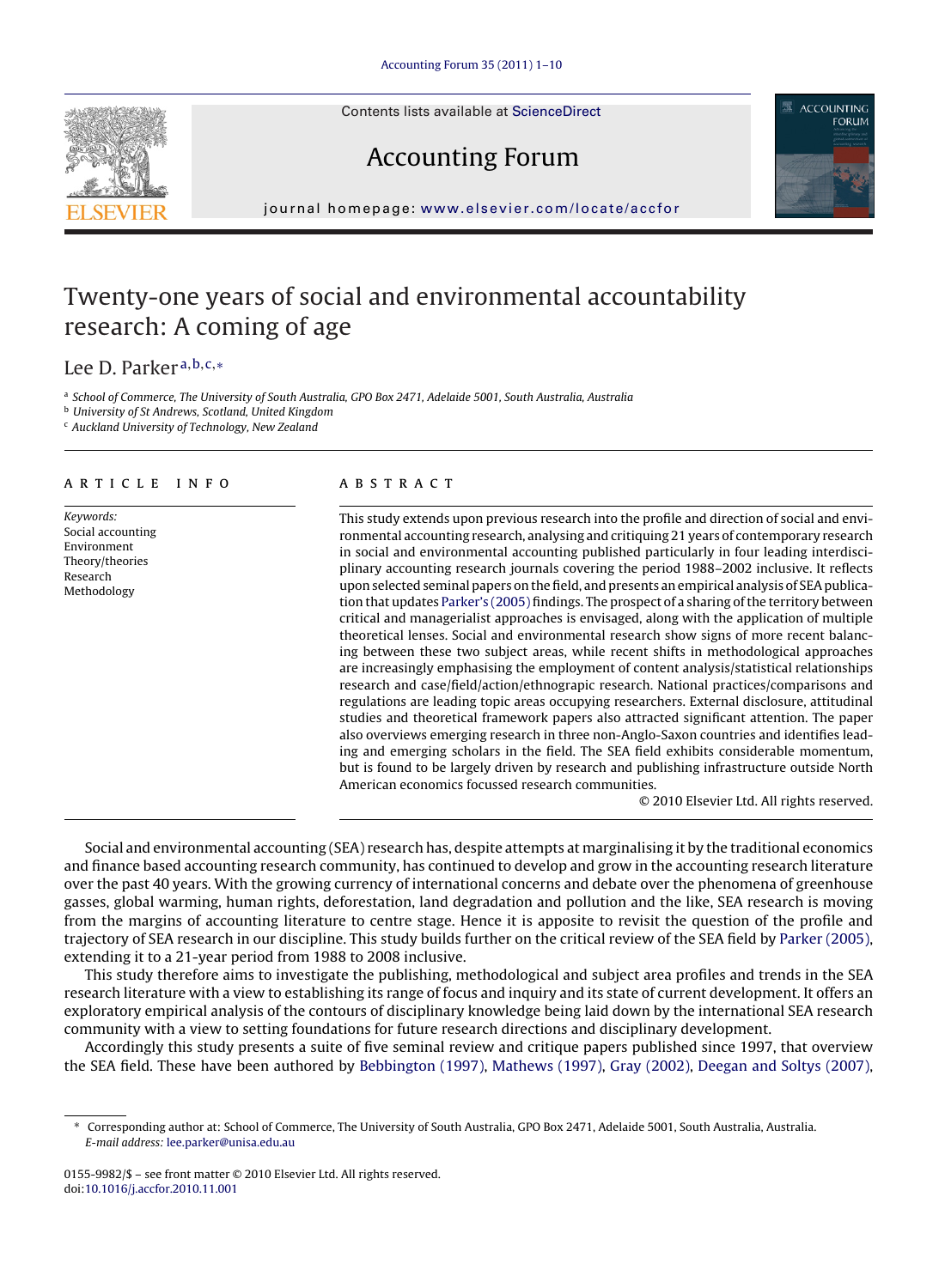and [Owen \(2008\). T](#page--1-0)hese are briefly revisited. As its central focus, this study presents a 21-year profile of SEA research and publication in its leading journals since 1988. It provides a perspective on the volume of research activity, the balance between social and environmental accounting focussed papers, as well as examining the range and changing emphasis of research methodologies employed and the specific topic areas of researcher focus. The paper also profiles the leading and emerging scholars in the SEA field. Research in three non-Anglo-Saxon countries that are most prominent in SEA research are briefly considered as hallmarks of the European contribution that has hitherto not been adequately recognised by the international community.

#### **1. Revisiting prior SEA field reviews**

Prior reflections on the state of the art of corporate SEA research have been produced by Professor [Mathews \(1997\)](#page--1-0) in his Accounting Auditing & Accountability Journal (AAAJ) paper covering 25 years of SEA research,<sup>1</sup> by Professor Jan Bebbington in her review essay on environmental accounting also published in 1997 in Accounting Auditing & Accountability Journal (AAAJ), by Professor [Gray \(2002\)](#page--1-0) covering Accounting Organizations and Society's (AOS) role in the social accounting project, by Professor [Deegan and Soltys \(2007\)](#page--1-0) in their Accounting Forum paper reviewing social accounting research undertaken in Australasia, and by Professor [Owen \(2008\)](#page--1-0) in his reflections on the state and future of social and environmental accounting research in his Asia Pacific Interdisciplinary Research in Accounting (APIRA) conference plenary published in AAAJ.

[Bebbington \(1997\)](#page--1-0) makes a case for enabling environmental accounting in practice through critical challenges to practice, the role of education, and the imminent focus upon sustainability. She sees environmental accounting as empowering and emancipatory in its expanding the notion of the parties to be included and their access to influence over the agenda. Hers is a focus on engagement through winning over people to a new view of organisations and environment and reducing inequalities and injustices that presently exist. She sees evidence for the capture of the environmental accountability agenda by 'mainstream' forces that may threaten its enabling potential. Like [Mathews \(1997\)](#page--1-0) below, Bebbington hopes for environmental accounting education to be the means for enabling the next generation of professional accountants, but acknowledges the limits to this prospect posed by the oftentimes non-compulsory status of environmental subjects in degree programs. Finally she very accurately anticipates the ongoing emergence of sustainability is a major societal concern, which despite its definitional debates, has gained considerable public profile in recent years. Her issues and related arguments have certainly been prescient of such issues drawing the attention of other seminal authors considered and of their emergence in the broader spectrum of social and environmental accounting research literature. The hopes for an education led movement and the fears of business 'capture', resonate with other leading SEA researchers while at the same time offer considerable scope for debate.

[Mathews \(1997\)](#page--1-0) categorises major subject areas covered in the literature over a 25-year period. He expresses concern at the paucity of researchers and journals targeting this field. As a pathway to improving SEA policy and practice he calls for the development of SEA education for emerging accounting professionals. As Mathews earlier observed, it is still the case that a relatively small group of researchers internationally is engaged in SEA research. However there have been signs of ongoing growth in volume of publications, research communities and networks, major national and international conferences and supporting research journals. More recently global warming debates and national carbon trading system proposals have lured a growing number of researchers into the field. While Mathews (and Gray below) share a concern with the eclectic and disorganised state of SEA theorising, it may remain the case that policy and practice may emerge from multiple co-existing philosophies and perspectives, much as has been the case amongst accounting historians ([Fleischman, Kalbers, & Parker,](#page--1-0) [1996\).](#page--1-0) Mathews' hope for an education led drive for SEA practice appears likely to be a forlorn one, given the pressures upon the business education curricula from professional accounting bodies and students for growing technical accounting content as well as related subjects such as finance, information technology, management and marketing.

[Gray \(2002\)](#page--1-0) reviews 25 years of SEA research in the journal AOS. He critiques the field's early under-theorised stage and critiques the early debates on SEA identity and definition in AOS. Gray critiques a significant level of SEA absence from the pages of AOS, as well as the phenomena of transient authors and subject matter in that journal. He bemoans researchers' predisposition to research what current practice in preference to developing future new possibilities. To this end, he calls for greater employment of radical approaches to drive innovation in SEA policy and practice. Gray focuses upon SEA perspectives such as feminist, Marxist and deep green ecology while critiquing the managerialist perspective. At the same time he admits the managerialist perspective's inevitability and sees 'the social accounting project' as outworking in the zone between critical and managerial approaches. Indeed in a global, commercialised economy, this zone may yet offer the possibility of practicable change. In a sense, like Mathews, Gray longs for a common meta-theory that can drive SEA. This may prove to be an elusive and possibly unnecessary dream. Both Mathews and Gray consider that in more recent times, environmental accounting has become the major preoccupation for SEA researchers, and both call for ongoing attention to social accountability and accounting. Both also agree upon our need to reactivate the normative research agenda as a pathway to action and change.

<sup>1</sup> Mathews has published two further reviews of the SEA field. [Mathews \(2003\)](#page--1-0) updates his 1997 paper's SEA literature coverage through to 2001, and [Mathews \(2004\)](#page--1-0) develops his 1997 paper's framework for the SEA research literature.